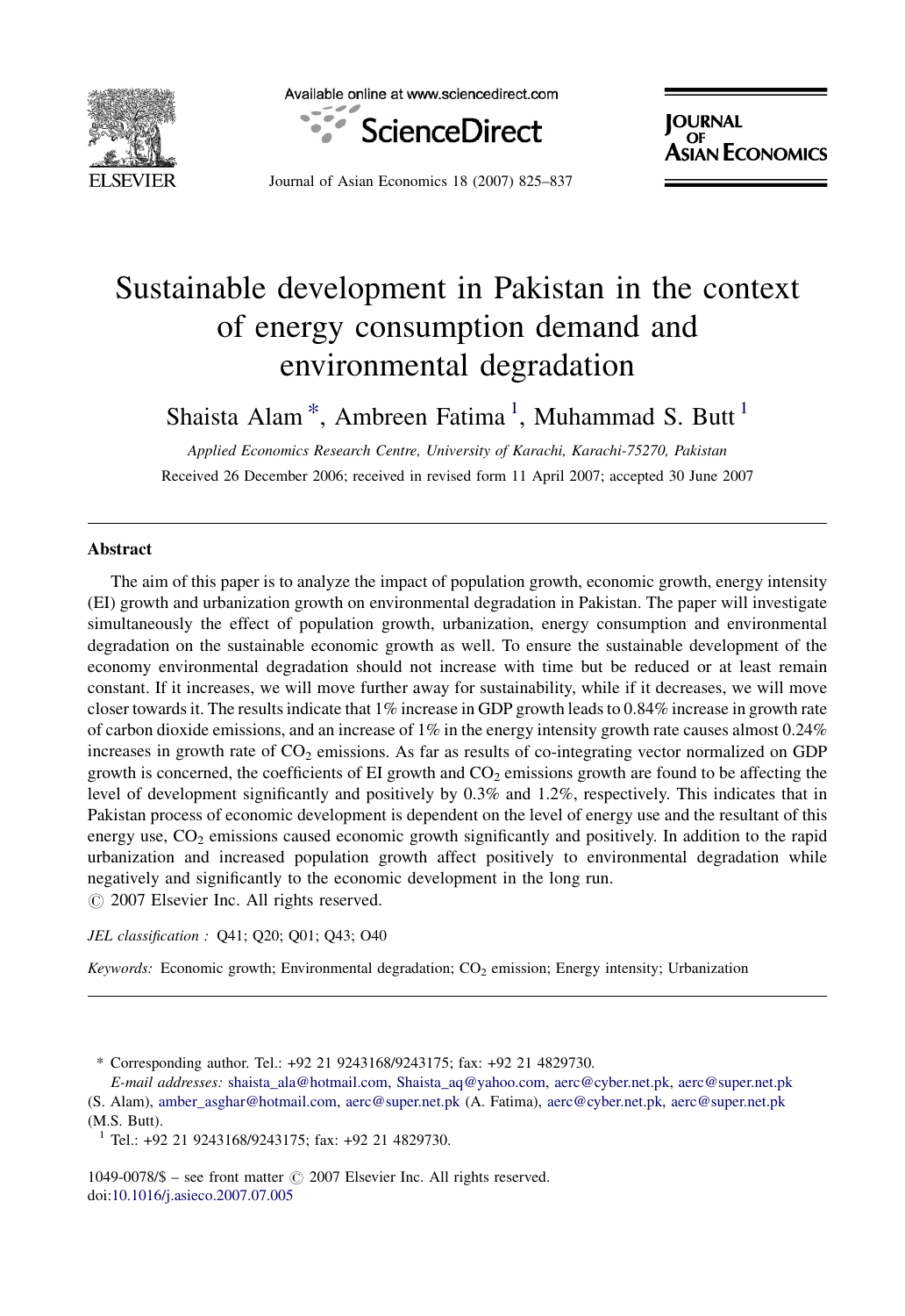## 1. Introduction

Human-induced environmental degradation is the most troubling and complex global issue facing the world as a whole. The Earth's climate is changing at an unprecedented rate, and its future implications are wide-ranging, particularly, the security implications of changes in the natural environment. Environmental degradation is expected to have considerable impacts on natural resource systems, and thereby changes in the natural environment can affect human sustenance and economic activities. The unique combination of environmental, economic and human security concerns embodied in the environmental damage. A growing body of research has developed to explore the concept of vulnerability and its link to recent environmental degradation. The question of link or the relationship between the global environmental degradation and the sustainable economic development becomes the major issue and comes to the focal point of research. In this study we try to find out the linkage between environmental degradation and economic growth.

Let us consider a certain level of income, up to which one may reasonably expect high green house gas-intensive income growth to affect adversely the environment globally. But beyond a critical level, climatic degradation may, in principle, reach a stage where further income growth becomes difficult. Thus, the people face the economic as well as social insecurity due to climate change. Climate may act as a constraint to income growth at this latter stage if the green house gas-intensive income growth process is continued. Thus, the global economy faces a serious challenge from the global climate change. To save the world economy or in other way to protect humanity, proper environmental policy should be adopted at appropriate time.

Economic activity promotes wealth creation but has negative effects on the environment. The production systems currently used in industrialized countries generate vast quantities of waste and contamination, causing degradation to natural resources. These impacts are more severe when accompanied by demographic growth, as long as population increases lead to increases in energy consumption and, consequently, to greater atmospheric pollution. A number of researchers have recently considered demographic factors in order to explain the sources of air pollution. The first studies where based on cross-sectional data for only one time period. In this line, [Cramer \(1998, 2002\)](#page--1-0) and [Cramer and Cheney \(2000\)](#page--1-0) evaluated the effects of population growth on air pollution in California and found a positive relation only for some sources of emissions but not for others. [Dietz and Rosa \(1997\)](#page--1-0) and [York, Rosa, and Dietz \(2003\)](#page--1-0) studied the impact of population on carbon dioxide emissions and energy use. The results from these studies indicate that the elasticity of  $CO<sub>2</sub>$  emissions and energy use with respect to population are close to unity.

In a panel data context, [Shi \(2003\)](#page--1-0) found a direct relationship between population changes and carbon dioxide emissions in 93 countries over the period 1975–1996. A similar result was obtained by [Cole and Neumayer \(2004\)](#page--1-0). These authors considered 86 countries during the period 1975–1998 and they found a positive link between  $CO<sub>2</sub>$  emissions and a set of explanatory variables including population, urbanization rate, energy intensity and smaller household sizes. In addition, several studies have discussed and tested the existence of an environmental Kuznets curve (EKC) where the relationship between pollution and income is considered to have an inverted U shape. These models frequently take emissions per capita for different pollutants as an endogenous variable, assuming implicitly that the elasticity emission-population is unitary. A few of them considered population density as an additional explanatory variable (e.g. [Cole,](#page--1-0) [Rayner, & Bates, 1997;](#page--1-0) [Panayotou, 2000](#page--1-0)). However, their tests are not based on an underlying theory and testing variables individually are subject to the problem of omitted variables bias. The